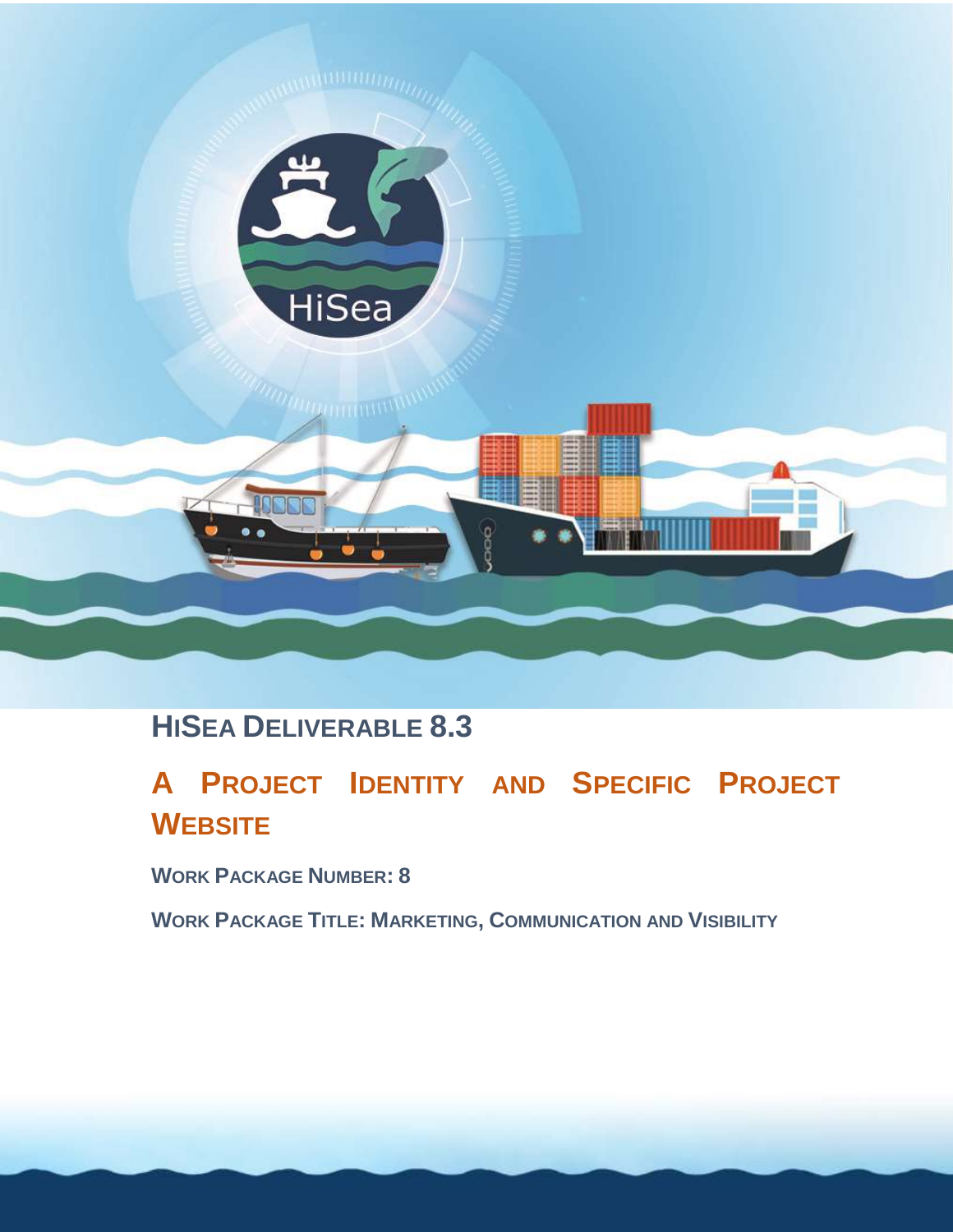

| <b>HiSea Project Information</b>          |                                                                                           |  |
|-------------------------------------------|-------------------------------------------------------------------------------------------|--|
| <b>Project full title</b>                 | High Resolution Copernicus-Based Information Services at Sea for<br>Ports and Aquaculture |  |
| <b>Project acronym</b>                    | HiSea                                                                                     |  |
| <b>Grant</b><br>agreement<br>number       | 821934                                                                                    |  |
| <b>Project coordinator</b>                | Dr. Ghada El Serafy                                                                       |  |
| <b>Project start date and</b><br>duration | 1 <sup>st</sup> January, 2019, 30 months                                                  |  |
| <b>Project website</b>                    | https://hiseaproject.com/                                                                 |  |

| <b>Deliverable Information</b> |                                                                                           |  |
|--------------------------------|-------------------------------------------------------------------------------------------|--|
| <b>Work package number</b>     | 8                                                                                         |  |
| Work package title             | Marketing, Communication and Visibility                                                   |  |
| Deliverable number             | 8.3                                                                                       |  |
| Deliverable title              | A Project Identity and Specific Project Website                                           |  |
| <b>Description</b>             | A corporate identity for the HiSea project and dedicated website<br>detailing the project |  |
| Lead beneficiary               | Agora Partners                                                                            |  |
| <b>Lead Author(s)</b>          | Dan Gerstenfeld                                                                           |  |
| Contributor(s)                 | Bracha Ehrman, Anna Spinosa                                                               |  |
| <b>Revision number</b>         | 4                                                                                         |  |
| <b>Revision Date</b>           | 28 April, 2019                                                                            |  |

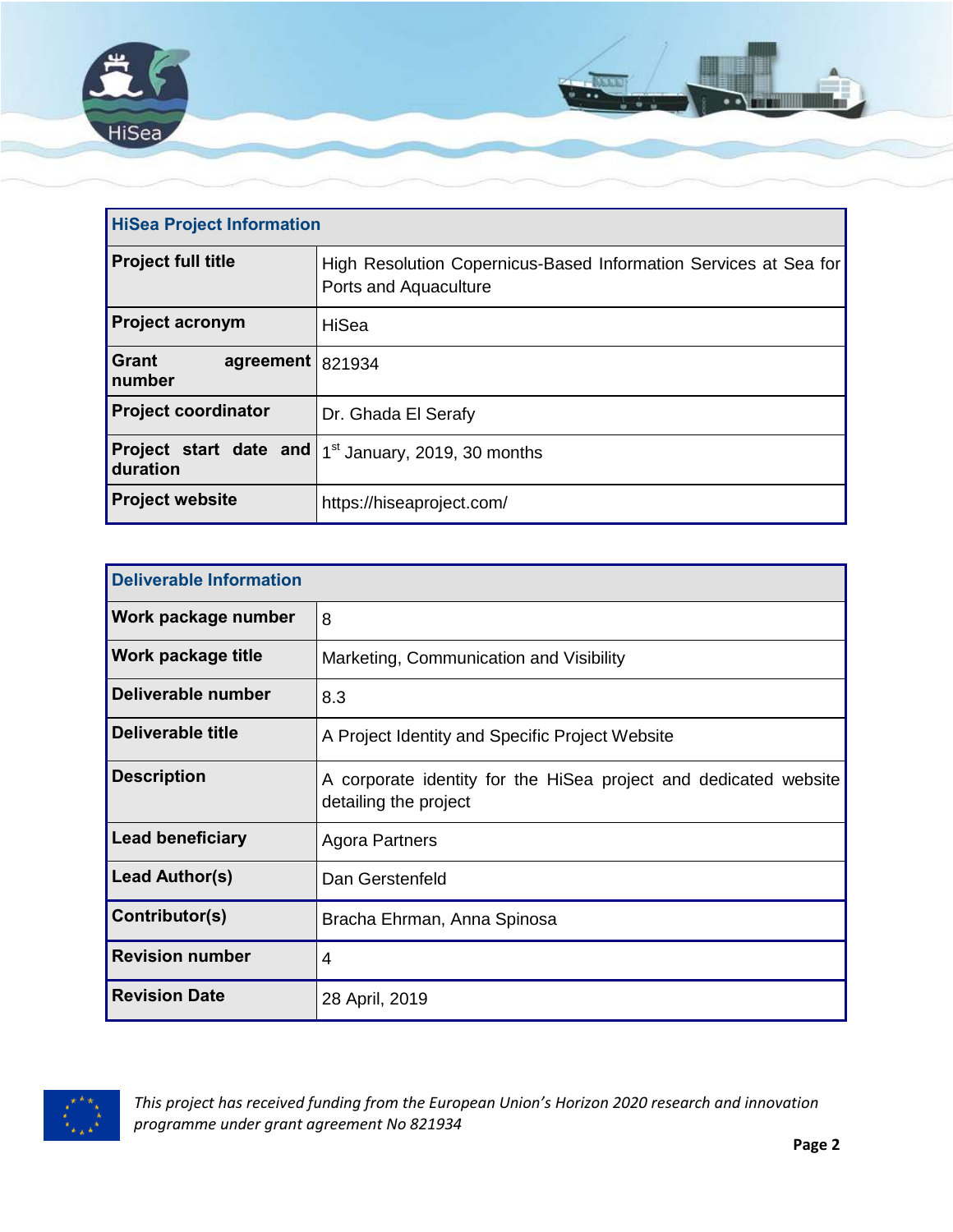

| Status (Final (F), Draft $ F $<br>(D), Revised Draft (RV))     |  |
|----------------------------------------------------------------|--|
| <b>Dissemination</b><br>level   PU<br>(Public (PU), Restricted |  |
| other<br>to<br>program<br>(PP),<br>participants                |  |
| Restricted to a<br>group                                       |  |
| specified<br>the<br>by<br>consortium<br>(RE),                  |  |
| <b>Confidential</b><br>for<br>consortium<br>members            |  |
| only (CO))                                                     |  |

| <b>Document History</b> |             |                      |               |
|-------------------------|-------------|----------------------|---------------|
| <b>Revision</b>         | <b>Date</b> | <b>Modification</b>  | <b>Author</b> |
| 0.1                     |             | Initial draft        | Dan           |
| 0.2                     |             | <b>Updated draft</b> | <b>Bracha</b> |
| 0.3                     |             | Final                | <b>Bracha</b> |
| 0.4                     | 28 Apr      | Text updating        | Anna          |

| <b>Approvals</b>   |                 |                       |              |                                |
|--------------------|-----------------|-----------------------|--------------|--------------------------------|
|                    | <b>Name</b>     | Organisation          | <b>Date</b>  | <b>Signature</b><br>(initials) |
| <b>Coordinator</b> | Ghada El Serafy | <b>Deltares</b>       | 31 Apr, 2019 | <b>GES</b>                     |
| <b>WP Leaders</b>  | Ghada El Serafy | <b>Agora Partners</b> | 31 Apr, 2019 | <b>SvD</b>                     |

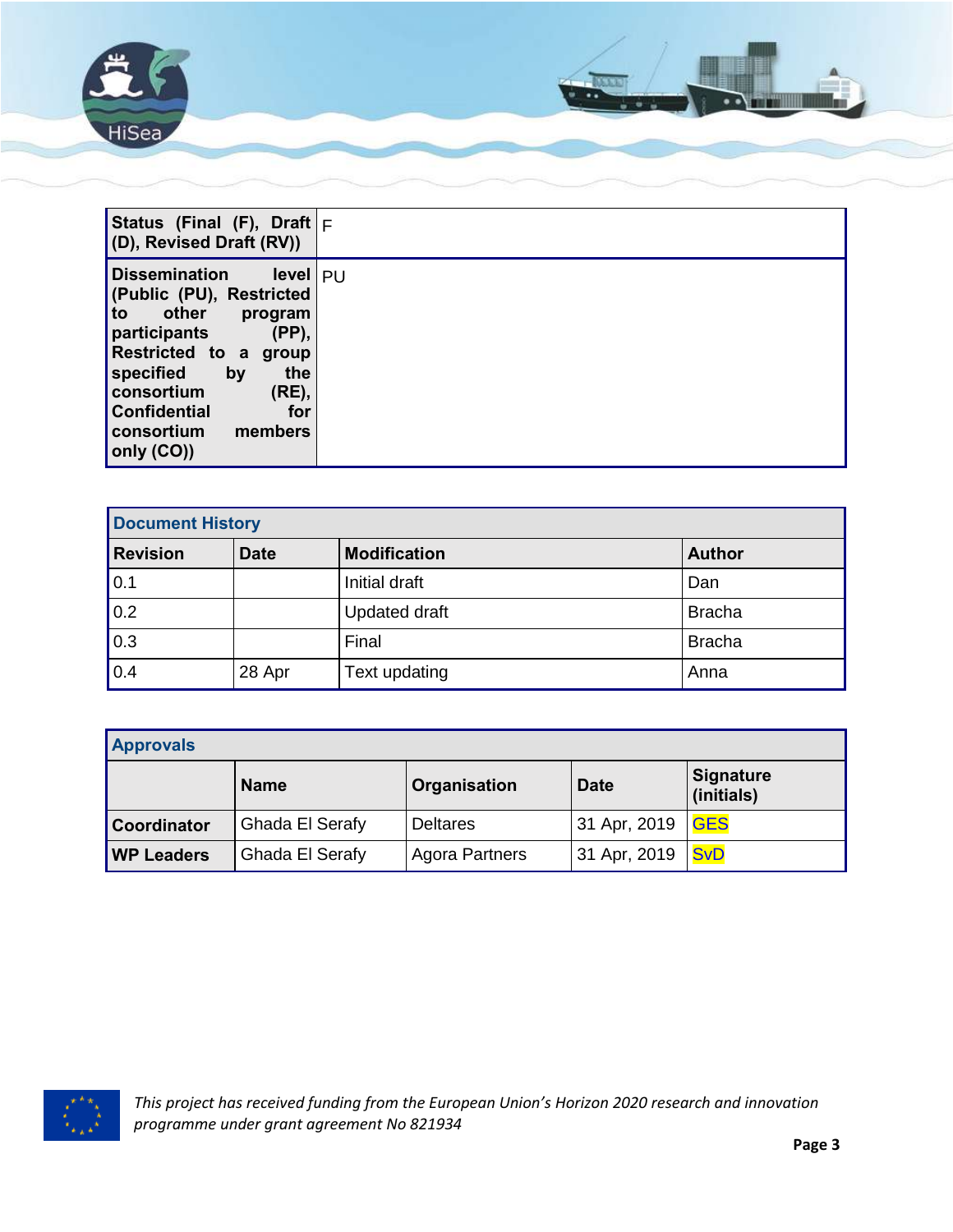

# **Table of Contents**

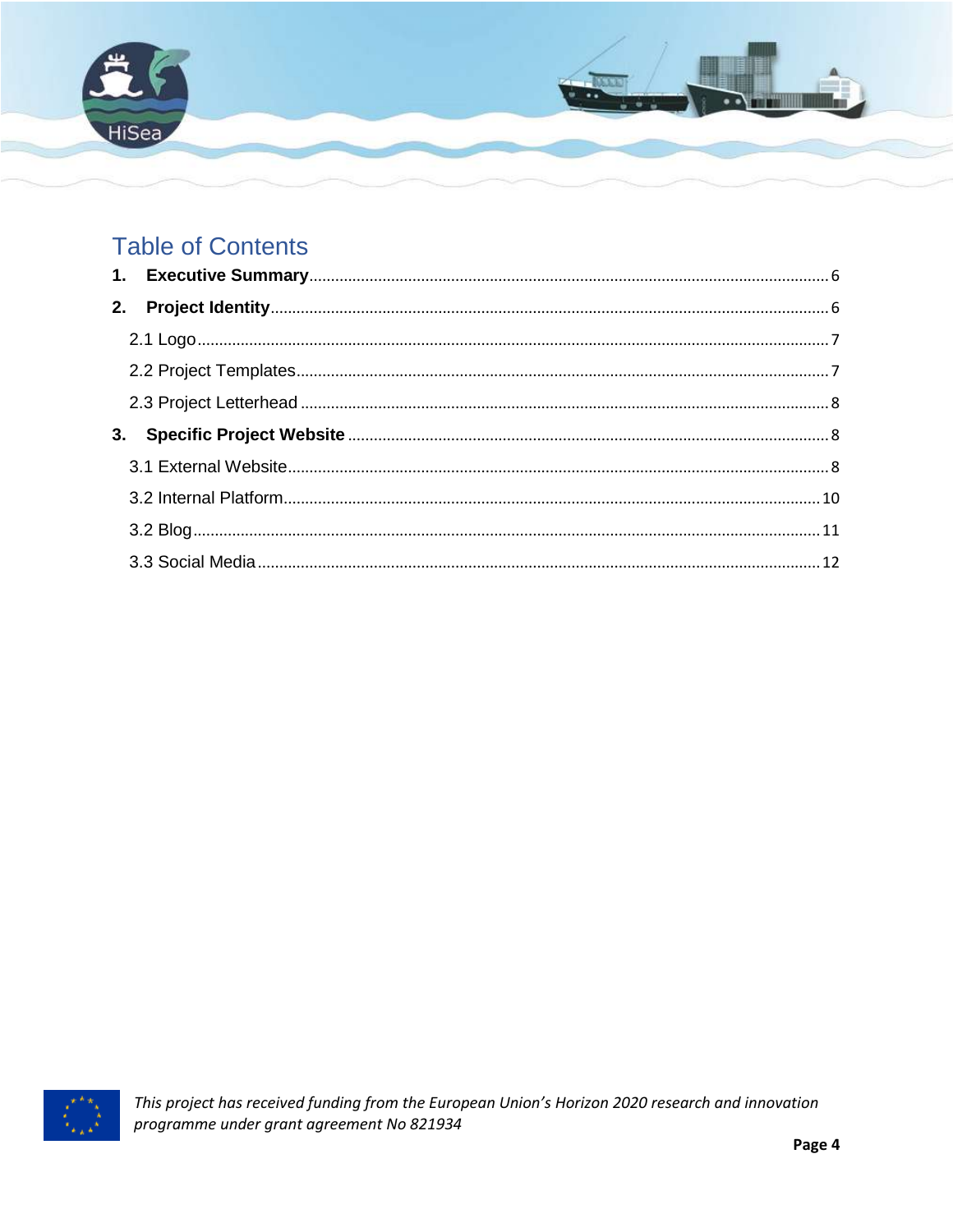

## **List of Figures**

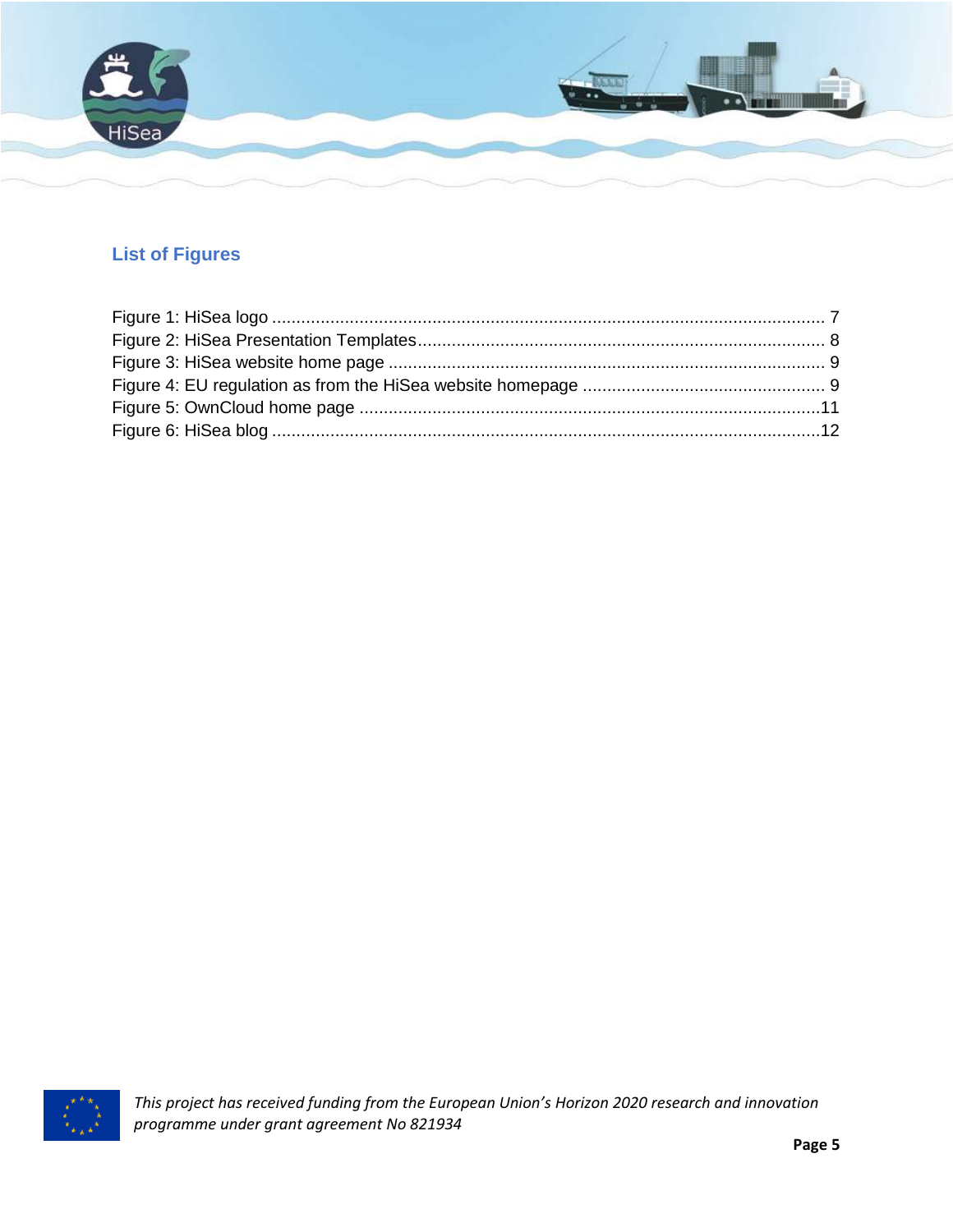

## <span id="page-5-0"></span>**1. Executive Summary**

This deliverable D8.3 refers to task 8.3 (Development of project identity (M1-4)). It summarises the development of the project's corporate identity and graphic charter, including the logo and communication templates. These will ensure a common graphic/visual line to be easily recognised among external stakeholders.

It also describes the development of the HiSea website accessible to everyone and the deployment of an internal platform. The public facing website will be a portal for information about the project targeted to all potential stakeholders. It will be updated continuously throughout the project lifetime with input from all partners and will be maintained for a certain period beyond the project as well. The extranet is a private online site that functions as a shared repository of project documents and information. This area is accessible via a username and password and is intended to facilitate efficient communication and collaboration among project partners.

## <span id="page-5-1"></span>**2. Project Identity**

A number of actions were taken to create a specific HiSea project identity. The purpose of the identity is to generate awareness and interest in the project activities. The identity is presented via an attractive logo, project templates for PowerPoint presentations, documents and deliverables as well as a specific project website. The project has a clear corporate identity which illustrates the key concepts including the type of work to be performed and the stakeholder groups to be targeted by the project outcomes. The concept includes:

- 1- Development of a platform to provide services for stakeholders who can benefit from knowledge regarding seawater quality,
- 2- Use of advanced satellite-based information and other data sources to provide these services,
- 3- Primary focus on the stakeholders in the port and aquaculture industries.

These aspects of the concept are presented in the logo which is an integral part of the website the project letterhead and presentation templates.

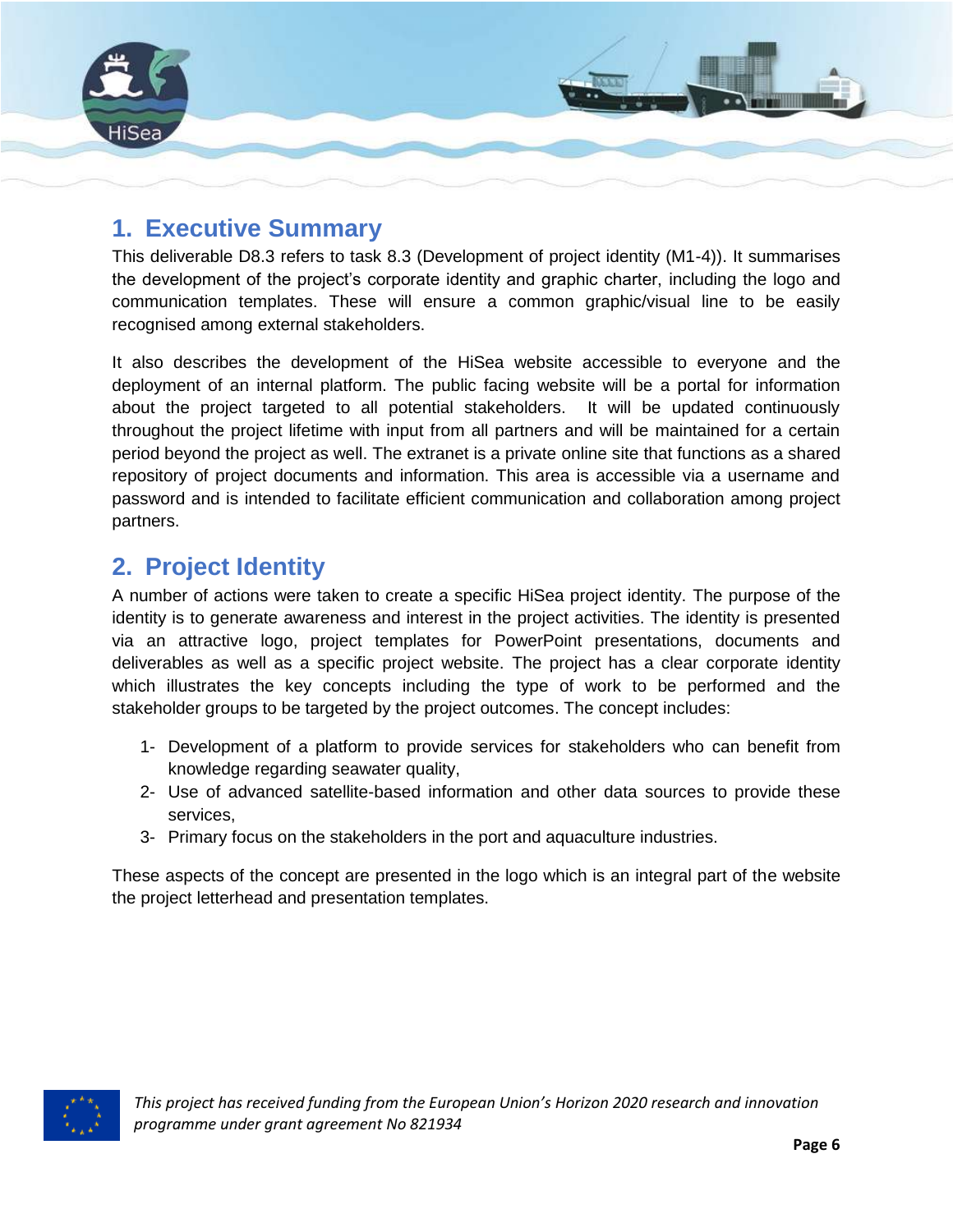

#### <span id="page-6-0"></span>**2.1 Logo**

The project has a project logo [\(Figure 1\)](#page-6-2) since the first day of operation to generate the project identity as early as possible. It clearly illustrates the project acronym HiSea, the layers of the sea with a focus on the aspect of ports and aquaculture.



#### <span id="page-6-2"></span>**Figure 1: HiSea logo**

### <span id="page-6-1"></span>**2.2 Project Templates**

The templates include the logo, the full name of the project and space for the partner identity as well [\(Figure 2\)](#page-7-3). The template intends to create a unified look for all presentations, documents and deliverables of the project.

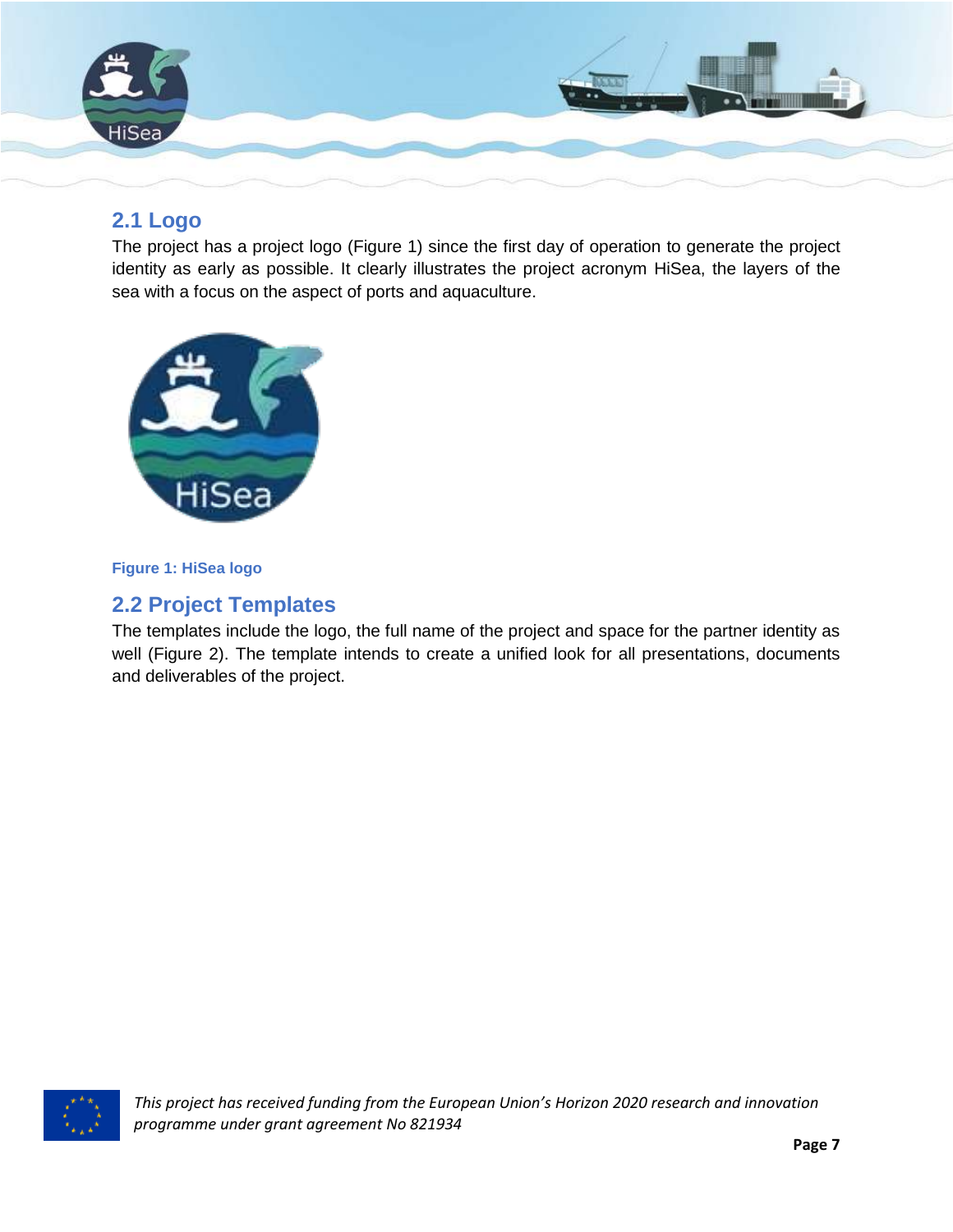



**Figure 2: HiSea Presentation Templates**

## <span id="page-7-3"></span><span id="page-7-0"></span>**2.3 Project Letterhead**

This deliverable is presented on the project letterhead. Besides the logo on the top left, it includes two types of vessels- cargo ships and fishing boats, associated with ports and aquaculture targeted by the project. The footer includes the EU Flag and the details of the EU grant which supports the HiSea project.

# <span id="page-7-1"></span>**3. Specific Project Website**

#### <span id="page-7-2"></span>**3.1 External Website**

As part of the dissemination efforts of the HiSea Project, a dedicated website for the project has been established at the following address:<https://hiseaproject.com/>

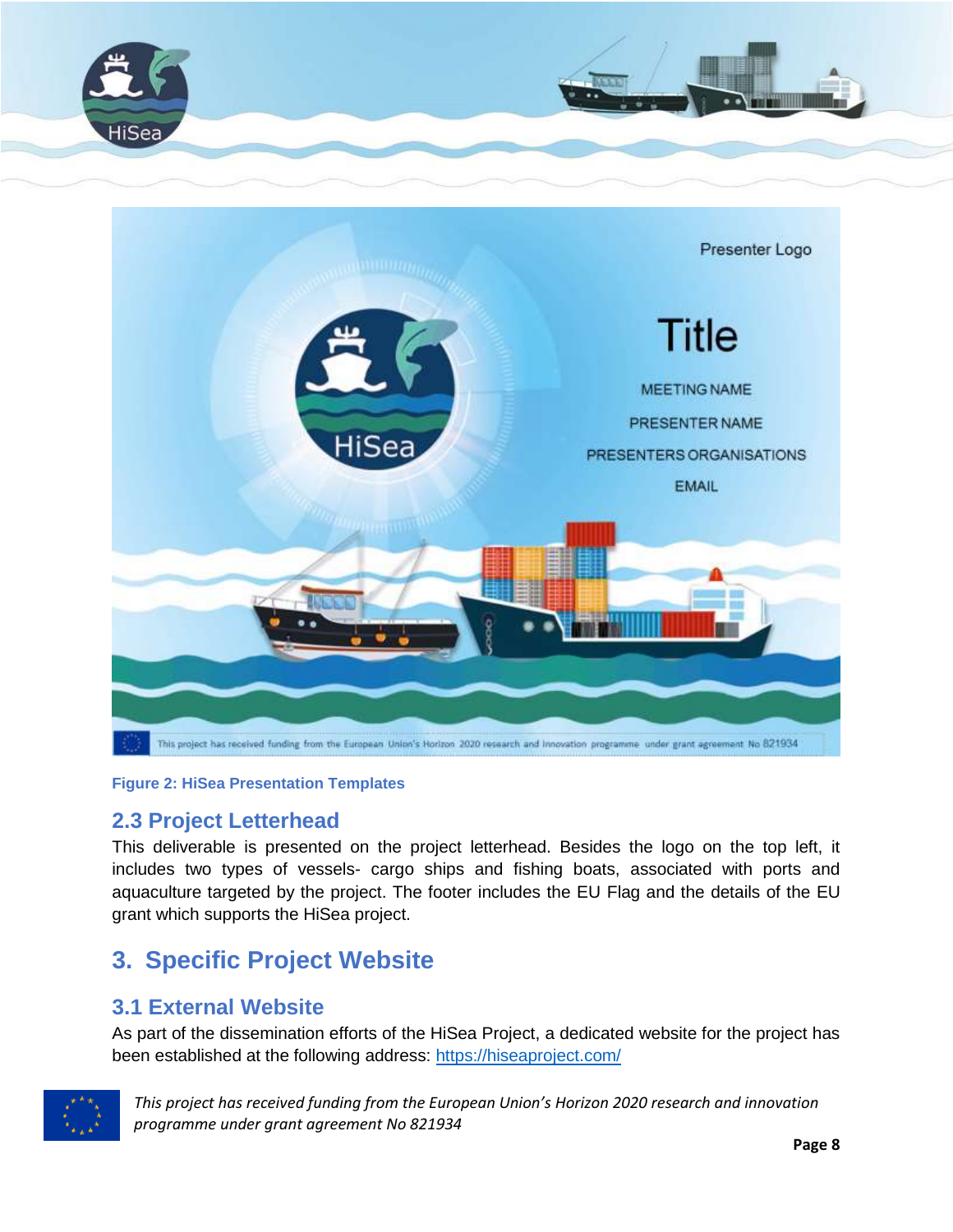

The home page shown below (Figure 3) includes the logo, project images and main messages.



HiSea is an EU-funded project that aims to develop, test and demonstrate information services that provides high resolution data of water quality at sea. (the EU Earth Observation and Monitoring service), local monitoring data and advanced modelling. The platform will improve operation, planning and

#### <span id="page-8-0"></span>**Figure 3: HiSea website home page**

The site complies with EU regulations [\(Figure 4\)](#page-8-1).



#### <span id="page-8-1"></span>**Figure 4: EU regulation as from the HiSea website homepage**

The website has a clear graphic language, which is used also for all other promotional materials prepared by the project. The site provides information about the project in a number of sections as follows: About: <https://hiseaproject.com/about-us/overview/>

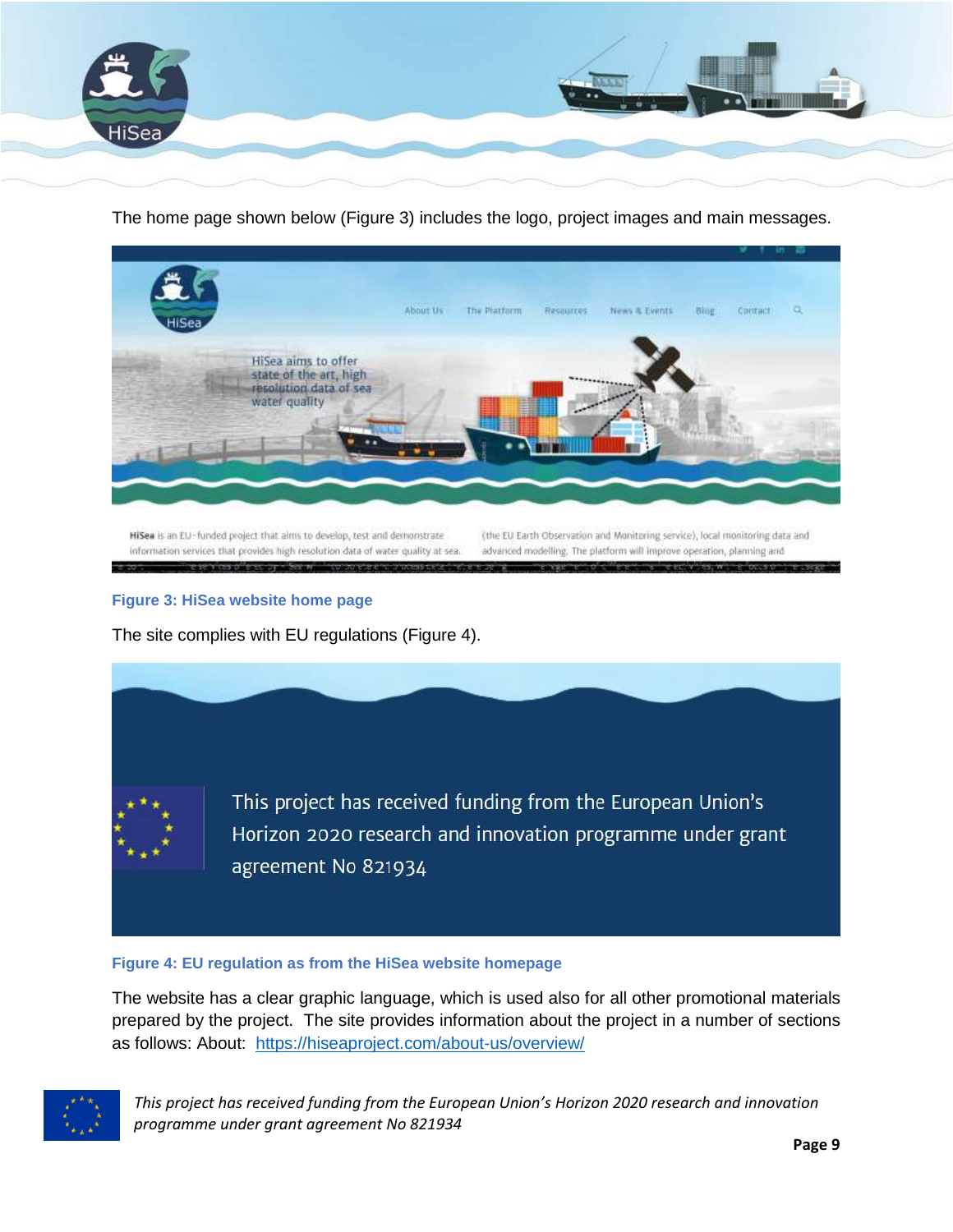



Project vision:<https://hiseaproject.com/about-us/vision/>

Partners:<https://hiseaproject.com/about-us/partners/>

The HiSea platform:<https://hiseaproject.com/the-platform/overview/>

It has a special section dedicated to news and events. These include

Press releases:<https://hiseaproject.com/news-events/press-releases/>

Media Coverage:<https://hiseaproject.com/news-events/media-coverage/>

Events:<https://hiseaproject.com/news-events/events/>

#### <span id="page-9-0"></span>**3.2 Internal Platform**

A private internal website using the OwnCloudIn platform has been established for the project in collaboration with Task1.2 Establish communication flow and methods. This additional internal platform has been setup and used to share preliminary results and internal documents (e.g. working papers, deliverables progress, calendar of events) among the project partners and the European Commission Officers (as required). The chosen platform, namely **OwnCloud**, makes data accessible on all devices updates the materials on an ongoing and automated basis for users with access (username/password). The system is organized with a structure in which all participants can upload and download information in an organised fashion – categorizing it according to the different WPs and tasks (see [Figure 5\)](#page-10-1).

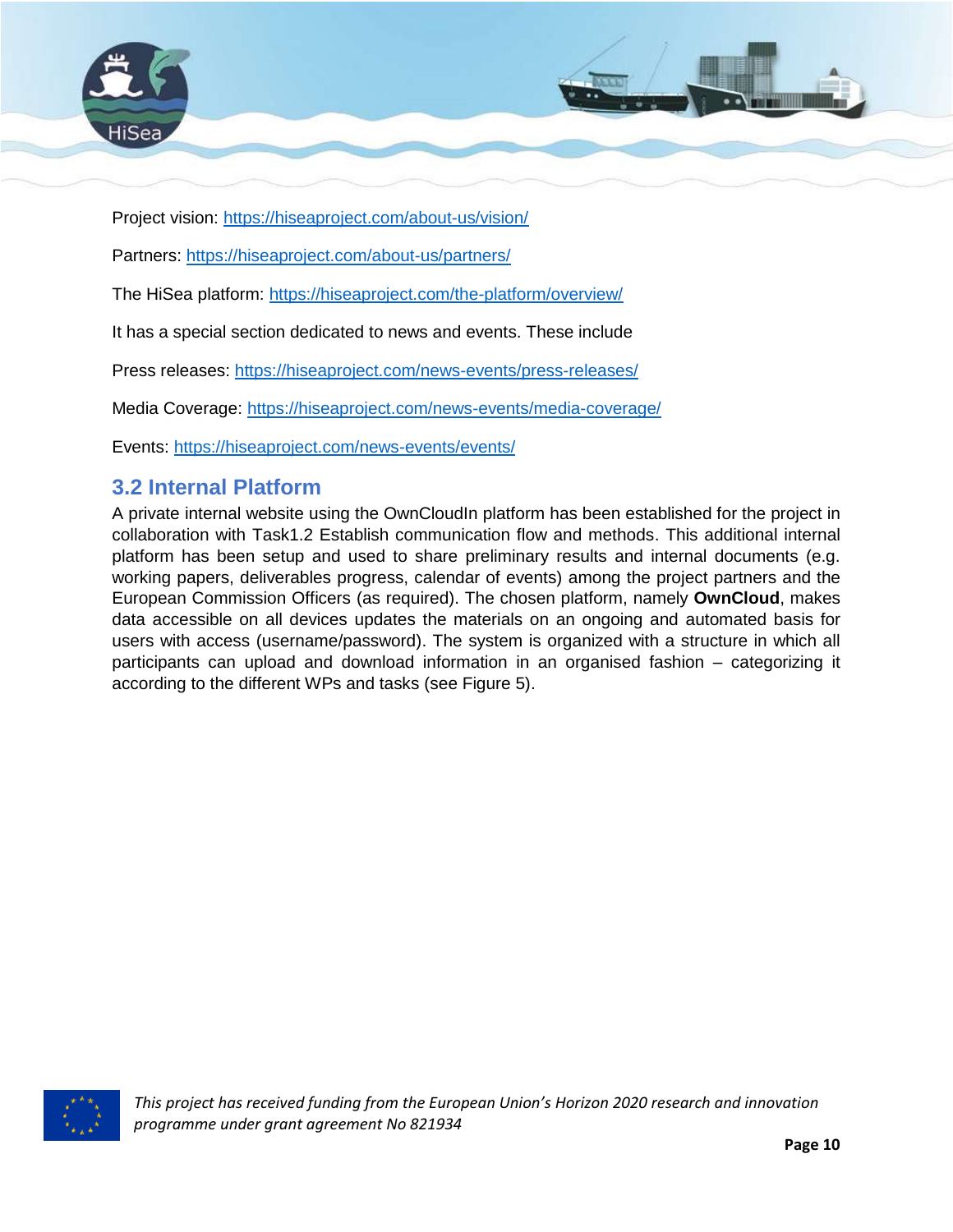

| the band and the firms of the party of                                                                                                                                                                                                                                                                                                                                                                                                                                                                                                                                                                                                                                                                                                                                                                                                                                                                                                       | \$15.93        |
|----------------------------------------------------------------------------------------------------------------------------------------------------------------------------------------------------------------------------------------------------------------------------------------------------------------------------------------------------------------------------------------------------------------------------------------------------------------------------------------------------------------------------------------------------------------------------------------------------------------------------------------------------------------------------------------------------------------------------------------------------------------------------------------------------------------------------------------------------------------------------------------------------------------------------------------------|----------------|
| ۰<br>$\hat{\mathbf{r}}_{\pm}$<br>4                                                                                                                                                                                                                                                                                                                                                                                                                                                                                                                                                                                                                                                                                                                                                                                                                                                                                                           |                |
| <b>SERI GROSS TERRIS</b>                                                                                                                                                                                                                                                                                                                                                                                                                                                                                                                                                                                                                                                                                                                                                                                                                                                                                                                     |                |
| A Termini in conclusioni access in Ave Drawdenberg                                                                                                                                                                                                                                                                                                                                                                                                                                                                                                                                                                                                                                                                                                                                                                                                                                                                                           | <b>Romeria</b> |
| <b>UNIVER</b>                                                                                                                                                                                                                                                                                                                                                                                                                                                                                                                                                                                                                                                                                                                                                                                                                                                                                                                                |                |
| meet book<br>Sunderstores with inside failure<br>social<br>> IP & December (D.Id)<br>+ IF 3 Hours (40 MB)<br>1 E. & Approval Deliverative (E.B.)<br>1. 20 at Annis seiz Siede Hetune (1.1148).<br>$\  \cdot \ _2^2 \  \leq$ Macagamuco (th MR)<br>11. IEEE Marketing and Testables (2.) MBI<br>11 III  Maximus 31 Statement 114 1980<br>1. III. at Telephony (1821)1<br># III a Verd-Federan (1736)<br>1   W & 1991 - Inspect Management (RETA)<br>1 III is NY J - that Depresent D R:<br>17 St 18 11 L Senial Sectionists and the Response ALERED<br>1 U A TSI Macchine at (LTM)<br>$\pm$ 10 $\pm$ 10.3 Eq.(not provided by replease on C.2 MD).<br>1 U. J. TSJ Putters represented DVML<br>1 IR J. MR 4 - Senior Decays and Doug Company (ETE)<br>1 III. L. 1071 - Levisa Asphensistics (28108).<br>1 IE 3 1971 - Sevice Garoletty, Vanance, and Democratics; IF R<br>1 UL & MTT, downstree Management, Easterland and Burmes Flemma II B. | ៜ              |
| IS 2 MRE-Material Convincions and Nobils of Br<br>A service of the party in the first of<br>1 元 3 Patts (811)<br>addition (i.e. Lansing)                                                                                                                                                                                                                                                                                                                                                                                                                                                                                                                                                                                                                                                                                                                                                                                                     |                |
|                                                                                                                                                                                                                                                                                                                                                                                                                                                                                                                                                                                                                                                                                                                                                                                                                                                                                                                                              | 1.84.1         |

<span id="page-10-1"></span>**Figure 5: OwnCloud HiSea home page**

## <span id="page-10-0"></span>**3.2 Blog**

The project has an active blog, which brings relevant stories about the project and related issues. All events such as participation in conferences and workshops will be presented on the blog. For example, details on the HiSea project presentation at **Blue Energy Lab event hosted** by the Valencia Port Authority on February 21 of 2019 can be found here as depicted in [Figure](#page-11-1)  [6.](#page-11-1)

The blog can be found at this URL: [https://hiseaproject.com/blog/.](https://hiseaproject.com/blog/)